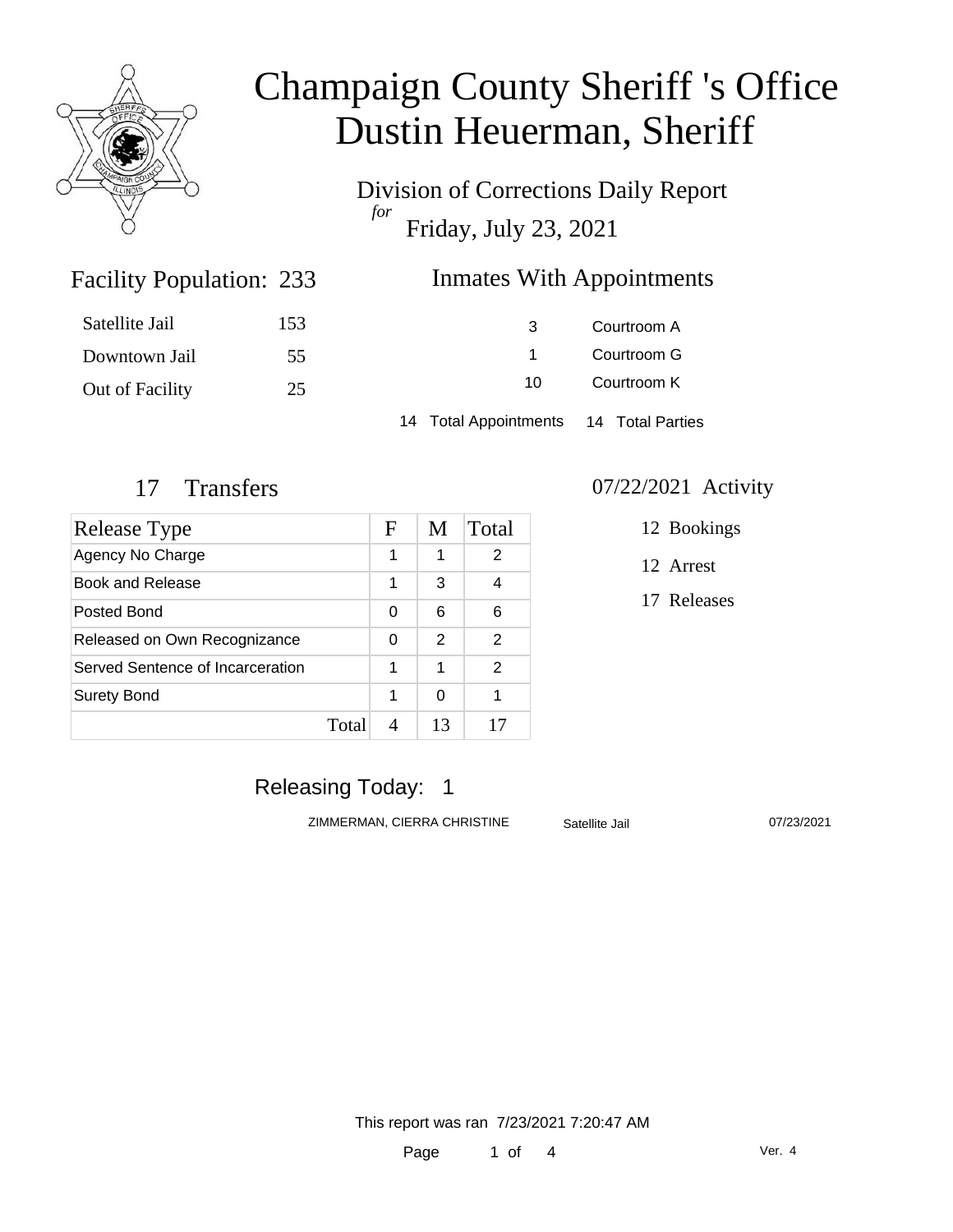

Division of Corrections Daily Report *for* Friday, July 23, 2021

### Custody Status Count

- Electronic Home Dentention 23
	- Felony Arraignment 10
		- Felony Other 3
	- Felony Pre-Sentence 5
		- Felony Pre-Trial 130
	- Felony Sentenced CCSO 14
	- Felony Sentenced IDOC 18
		- Hold Other 4
		- Hold Sentenced IDOC 1
	- Misdemeanor Arraignment 1
		- Misdemeanor Pre-Trial 6
			- Petition to Revoke 4
			- Remanded to DHS 13
		- Traffic Sentenced CCSO 1
			- Total 233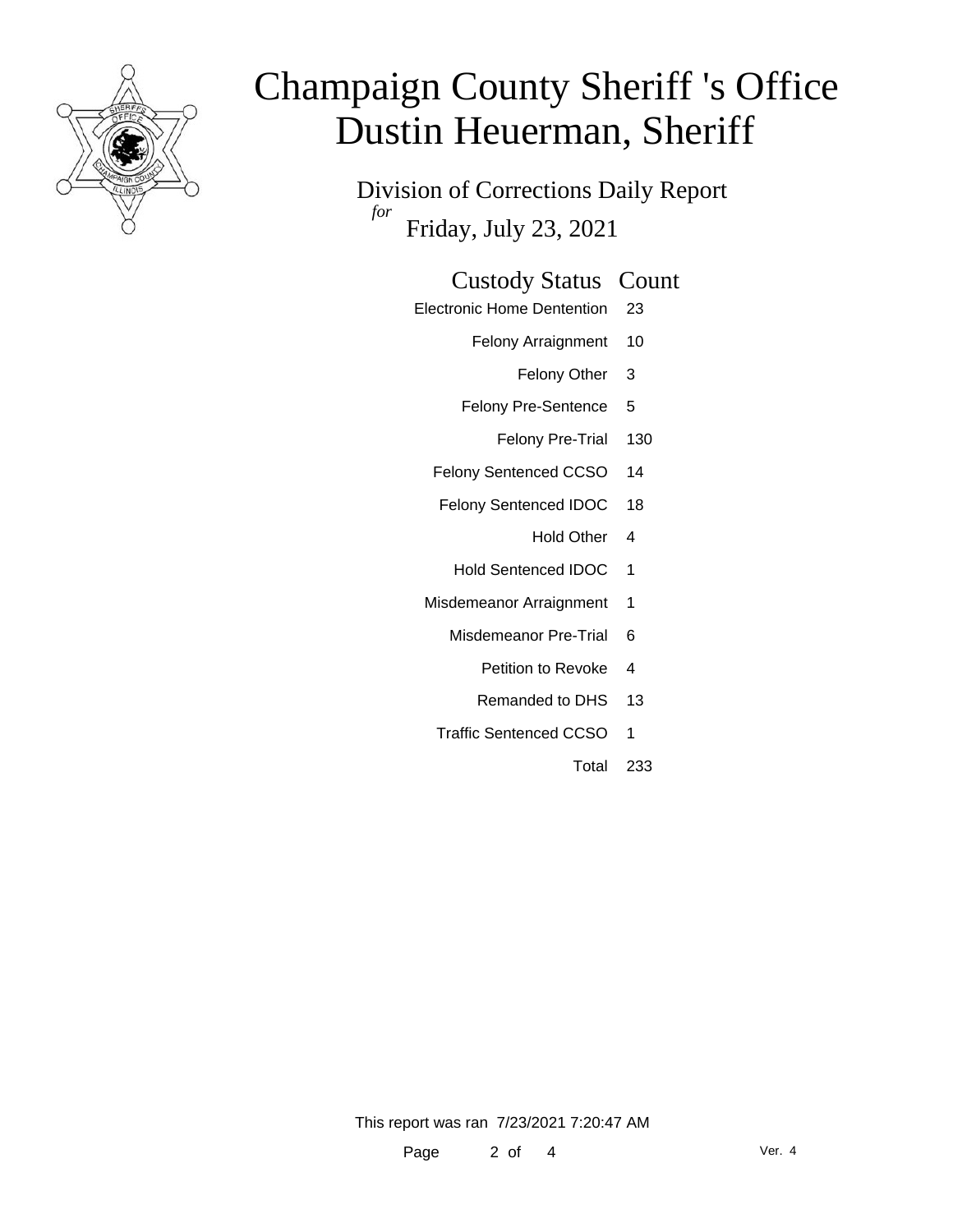

Division of Corrections Daily Report *for* Friday, July 23, 2021

### Inmates With Appointments

| Jailing Party Name             | Location    | Number of Records / Node |
|--------------------------------|-------------|--------------------------|
| AMOLE, GARY BRUE               | Courtroom K | 1 / Satellite Jail       |
| <b>BOURLAND, ANDREW THOMAS</b> | Courtroom K | 1 / Satellite Jail       |
| DELOZIER, ELIZABETH HERMINE    | Courtroom K | 1 / Satellite Jail       |
| FICKLIN, GORDON RAYMOND        | Courtroom K | 1 / Satellite Jail       |
| HEDRICK, WESLEY DAUVIN         | Courtroom A | 1 / Satellite Jail       |
| HERRERA, ANDREW WESLEY         | Courtroom K | 1 / Satellite Jail       |
| <b>HILL, JACOB MILES</b>       | Courtroom K | 1 / Satellite Jail       |
| MOORE, DORSEY BRIAN            | Courtroom K | 1 / Satellite Jail       |
| PAGET, GREGORY LAMAR           | Courtroom A | 1 / Satellite Jail       |
| PARKS, KENAN MALIK             | Courtroom K | 1 / Satellite Jail       |
| PENA, JESUS, Junior            | Courtroom K | 1 / Downtown Jail        |
| RUIZ, CACHISA LATISHA          | Courtroom K | 1 / Satellite Jail       |
| SIMMONS, MICHAEL JAMAL         | Courtroom G | 1 / Satellite Jail       |
| <b>WILSON, DEVIN MALIK</b>     | Courtroom A | 1 / Satellite Jail       |

## **Transfers**

| ADKISSON, STANLEY ANTHONY,<br>Junior | Released on Own Recognizance     | Satellite Jail  |
|--------------------------------------|----------------------------------|-----------------|
| ANTONIO-JOSE, ROSA                   | Served Sentence of Incarceration | Out of Facility |
| <b>BAKER, BRANDON COLE</b>           | Served Sentence of Incarceration | Out of Facility |
| BRITT, ISAIAH ANTONIO                | Released on Own Recognizance     | Satellite Jail  |
| FERGUSON, CHRISTOPHER<br>JERMAINE    | Posted Bond                      | Satellite Jail  |
| FLAHAUT, MACKENZIE DAWN              | <b>Surety Bond</b>               | Satellite Jail  |
| GRAY, DEMARCO COTESS                 | <b>Book and Release</b>          | Out of Facility |
| LEWIS, YOLANDA DENISE                | Agency No Charge                 | Satellite Jail  |
| MARTIN, MANNIX TILMOND               | Posted Bond                      | Downtown Jail   |